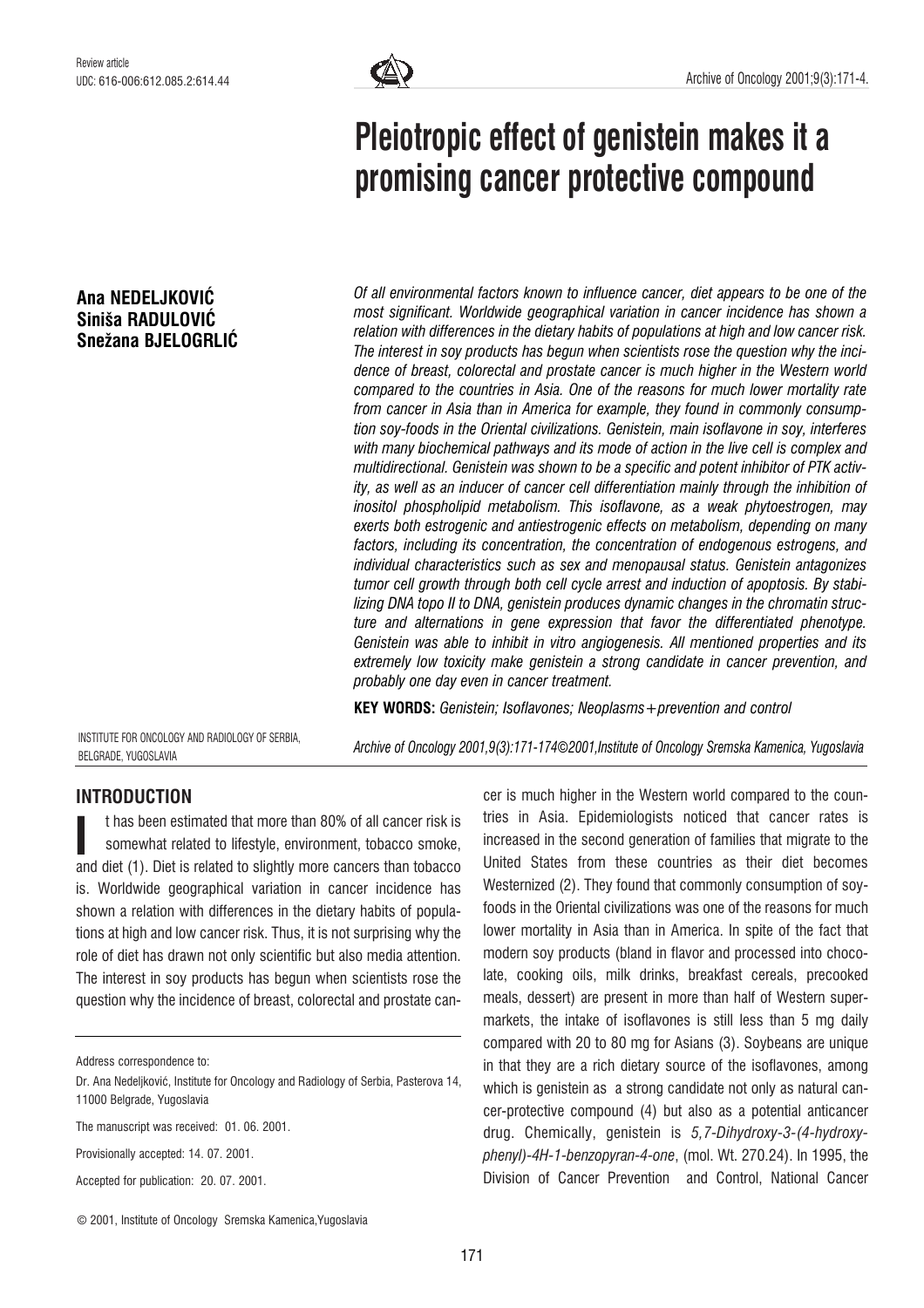#### Nedeljković A.

Institute recommended genistein for clinical development as a cancer chemopreventive agent (5).

Although more speculative, there is a rising number of data suggesting that genistein may have a role in cancer treatment. In addition to cancer, genistein might be useful in the treatment of menopause, postmenopausal bone lose and osteoporosis, and some cardiovascular diseases.

## ANTICANCER PROPERTIES OF GENISTEIN

Numerous experiments that have been undertaken show that genistein interferes with many biochemical pathways and its mode of action in the live cell is complex and multidirectional (6- 8). Various mechanisms of genistein action at the molecular and cellular level are listed in Table 1.

#### Table 1. Biological effects of genistein

| <b>Anticancer effects</b>                    |                                       |
|----------------------------------------------|---------------------------------------|
| At molecular level                           | At cellular level                     |
| Inhibition of tyrosine kinase                | Induction of apoptosis                |
| Inhibition of topoisomerase II               | Induction of cellular differentiation |
| Inhibition of phosphatidyl-inositol turnover | Alternation in cell cycle progression |
| Estrogenic/antiestrogenic activity           | Inhibition of cell proliferation      |
| Inhibition of multidrug resistance           | Inhibition of angiogenesis            |

#### Biological properties of genistein at molecular level

Inhibition of tyrosine kinase. The most interesting and at the same time the most controversial, is the possibility of genistein to block protein tyrosine kinases (PTKs), a group of critical components of the biological networks that control cellular growth and differentiation. This broad class of enzymes due to tyrosine residue phosphorylation on their substrate proteins includes (9): - Receptor protein tyrosine kinases (RTKs) which play a crucial role in the signal transduction from the outer cellular environment into the interior of the cell and include many peptide growth factor receptors. RTKs are transmembrane glycoproteins with a single membrane-spanning domain and a conserved cytoplasmic tyrosine kinase domain (6,10),

- Cytoplasmic and nuclear protein tyrosine kinases which play role in regulation of various biochemical processes in cellular life. In nonmalignant cells, PTKs activity is strongly regulated with finely tuned balance between tyrosine kinases and phosphatases. On the contrary, permanent increased level of tyrosine phosphorylation, which is implicated in many cancers, give cells a proliferative advantage.

Genistein was shown to be a specific and potent inhibitor of PTK activity. PTK suppression is probably due to genistein binding with a common, highly conservative sequence at, or near to, the ATP-binding domain. Such sequence might be common target for genistein in most PTKs. Serine/threonine kinases, such as protein kinase C, and cAMP-dependent protein kinases, are not inhibited

by genistein (10). Genistein penetration through cellular membrane is limited and in a whole cell system the inhibition of PTKs might requires relatively high concentration of genistein (11).

Inhibition of topoisomerase II. DNA topoisomerase (topo) Il is involved in the processes of DNA replication, transcription and recombination which makes it one of the most important keys for DNA function as well as cell survival. Discovery of increased activity of topo II in various malignant cells, especially in S and  $G_2$ phase of the cell cycle, classifies this nuclear enzyme in a row of the most important anticancer drug targets. Since that conclusion a rapid progress has been made in finding compounds which behave as topo II inhibitors. There is some evidence which point out genistein's capability of stabilizing the covalent enzyme-DNA complex by preventing the relegation step of the reaction. Because this effect is similar to that of a variety of topo II-targeting agents including etoposide (VP-16), and doxorubicin this isoflavone can be placed into the class of cytotoxic agents known as topo II-targeting agents or poisons (7).

Inhibition of phosphatidyl-inositol (PI) turnover. Two phosphorylated derivatives of PI, PI-phosphate and PI-bisphosphate  $(PIP<sub>2</sub>)$ , were found to be important in signal transduction pathways located mainly in the inner half of the plasma membrane lipid bilayer. In various types of cancer cells the cellular pathways of signal transduction involving  $Ca^{2+}$  were found markedly upregulated (8,12). Genistein blocks both PI and PIP kinase, thus reducing IP3 (inositol-1,4,5-triphosphate) concentration, second messenger that releases  $Ca^{2+}$  from intracellular stores. Genistein ability to induce cancer cell differentiation might be mainly attributed to the inhibition of inositol phospholipid metabolism.

Estrogenic/antiestrogenic activity. Genistein is weak phytoestrogen that may exert both estrogenic and antiestrogenic effects on metabolism, depending on many factors, including its concentration, the concentration of endogenous estrogens, and individual characteristics such as sex and menopausal status (13). Three distinctive types of biological response have been reported in genistein treated tumor cells. The first type is stimulated growth of mammary tumor cells by genistein at extremely low concentration (10 nanoM to 10 microM) (14). The second type are antiproliferative, cytostatic and cell differentiating effects, which have been reported at relatively low genistein concentrations (10- 45 microM). At these physiologically relevant concentrations, genistein has been shown to cause alternations in reproductive hormones and induce cellular and mammary gland differentiation (15). Genistein, as a plant derived estrogen, competes with endogenous estrogens for binding to estrogen receptors. In doing so, it blocks the more potent endogenous estrogens from exerting their effects. The third type of biological response is the cytotoxic effect, reported in the range of 100-300 microM of genistein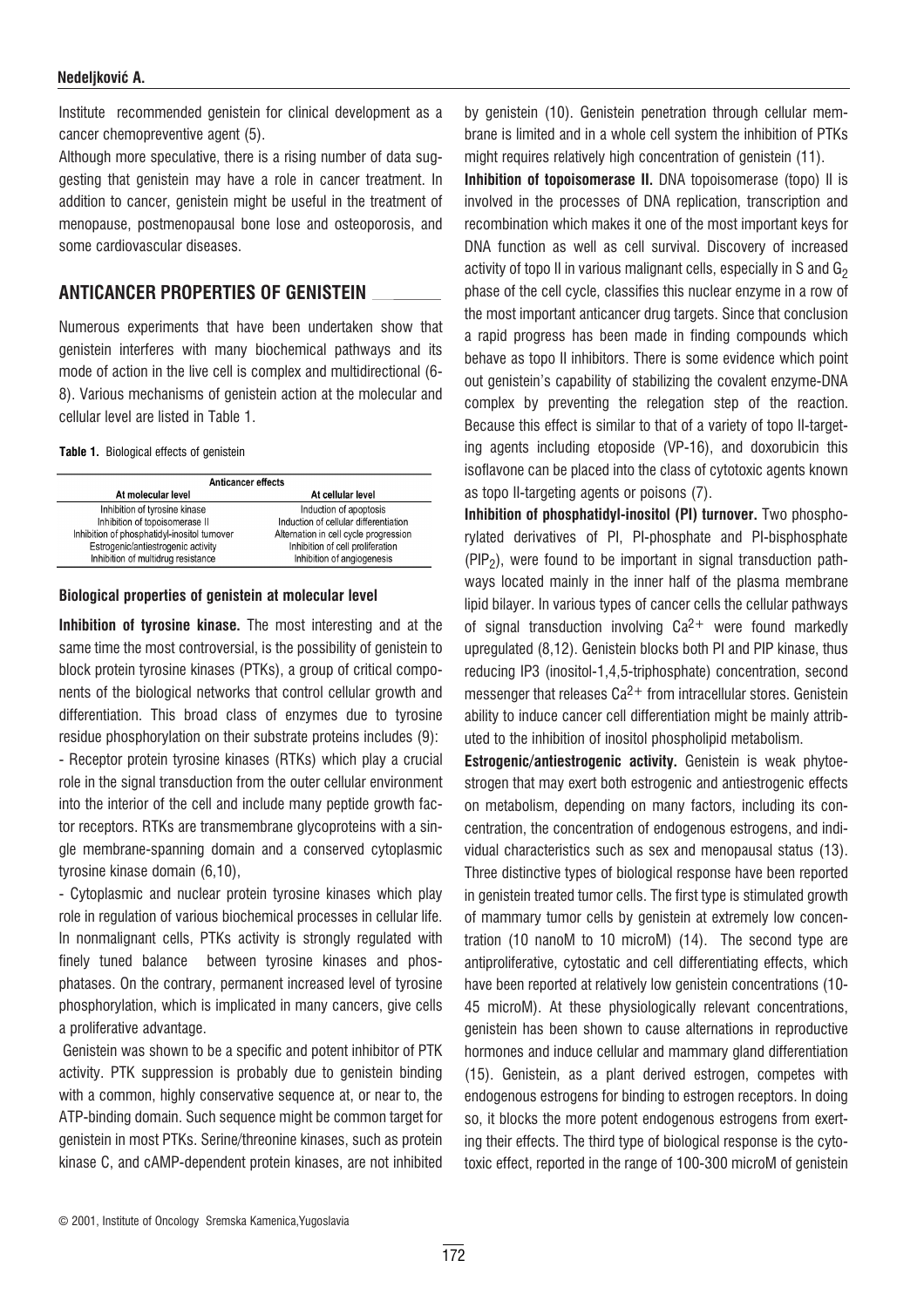(16). Since high blood levels of estrogen are an established risk factor for breast cancer, weak estrogen have been understood as being protective against this form of cancer. On the other side, research conducted at the University of Southern California found mixed results from adding soy to the diets of pre-menopausal women. Although soy decreased serum levels of hormones that might regulate breast cell proliferation, it is also increased levels of prolactin, which increases breast cell proliferation. These controversial results suggest that it is premature to advice immoderate consumption of soy to prevent breast cancer (17).

Inhibition of multidrug resistance. In many tumor cell lines with acquired multidrug resistance (MDR), drug resistance is associated with overexpression of a plasma membrane protein, P-glycoprotein (Pgp). Pgp functions as an energy-dependent drug efflux pump, which decreases free cellular drug concentrations, thus rendering cells resistant to cytotoxic agents. A number of drug-selected cell lines show the MDR phenotype (resistance to a wide range of cytostatic agents with no common structure or target) but without the expression of Pgp (so called non-Pgp MDR). Genistein has been shown to enhance the decreased drug accumulation in non-Pgp MDR cells, without affecting Pgp MDR cells, which restores drug accumulation in the resistant cells (8). Unfortunately, concentrations of genistein required for reversing MDR are always very high (200 microM), far above  $IC_{50}$  for the growth inhibition. Therefore, possible genistein application as a MDR modifier *in vivo* is rather out of the question (5).

#### Biological effects of genistein at cellular level

Induction of apoptosis: Apoptosis (programmed cell death) is a significant event in the physiological and pathological situations that control the development, differentiation and regression of tumor cells. Although the mechanism of genistein action has been studied extensively, the sequence of the molecular events involved in the apoptotic response is still subject to speculation. On the basis of in vitro results, it has been proposed that genistein antagonizes tumor cell growth through both cell cycle arrest and induction of apoptosis (16). These phenomena can be ascribed to the following events in cellular life induced by this compound:

- Inhibition of topo II and causing DNA strand brakes (7),
- Cell cycle derangement (16),

- Inhibition of protein tyrosine kinase since these enzymes protect cells against apoptosis,

- Interfering with PI cascade of the signal transduction (5).

Induction of cellular differentiation. Major strategy currently being used in the treatment of cancer might be the use of noncytotoxic concentrations of agents that promote terminal differenti-

ation of tumor cells. Constantinou et al. (7) evaluated three human tumor cell lines for their ability to undergo differentiation in response to genistein. HL-60 cells (human promyelocytic leukemia) acquired granulocytic or monocytic markers. K562 terminal cells (erythroid leukemia) differentiation was obvious by the increase in percentage of hemoglobin-producing cells. Melanoma cells showed formation of dendrite-like structures and increase in melanin content and activity of tyrosinase, changes that represent maturation. Genistein reduced the proliferation of these cells in a time- and dose-dependent manner (0-7 days, 1-25 microg/ml). Higher concentrations or incubations longer than 7 days were cytotoxic (7). In another experiment, same authors report that genistein induces a mature phenotype in breast cancer cell lines as determined by the detection of milk components (casein and lipid droplets) in the cytoplasm, expression of the adhesion protein ICAM-1 in the cell membrane, and morphologic alternations (15). By stabilizing DNA topo II to DNA, genistein produces dynamic changes in the chromatin structure and alternations in gene expression that favor the differentiated phenotype. Inhibition of PTKs initiates differentiation pathway through alternations in protein phosphorylation.

Alternations in the cell cycle progression. Cell cycle is a sequence of events leading to cell division. Genistein, either directly or indirectly, can affect this process by controlling variety of enzymes. There are data pointing out that genistein inhibitory effect on cell proliferation is associated with a specific  $G_2/M$ arrest, induction of p21WAF1/CIP1 and downregulation of bcl-2 (16,18,19). Genistein-induced blockage depends on several factors such as: the concentration of genistein, the time of exposure, the type of the cells, and the experimental condition (5).

Inhibition of cell proliferation. By the attack of different signal transduction enzymes, genistein mostly provokes cell cycle derangement, stimulation of apoptosis or differentiation, which result in the decreased rate of cell proliferation. A number of tumor cell lines in vitro stops proliferating after genistein administration (19,20). Whereas prolonged exposure of K562 human leukemic cells to genistein induced time- and dose-dependent growth inhibition at high concentration (unpublished data), in estrogen receptor (ER) positive cancer cell lines, such as MCF-7, genistein demonstrates biphasic grow response. At low concentrations (10 nM -10 microM) genistein stimulates proliferation while at higher doses  $(>10$  microM) it behave as the growth suppressor. There are at least two mechanisms for such opposite genistein influence on cell proliferation. The stimulatory effect at low concentration is probably mediated through the ERs, while antiproliferative at high concentrations is likely mediated via inhibition of tyrosine phosphorylation or via some other cellular mechanism (5).